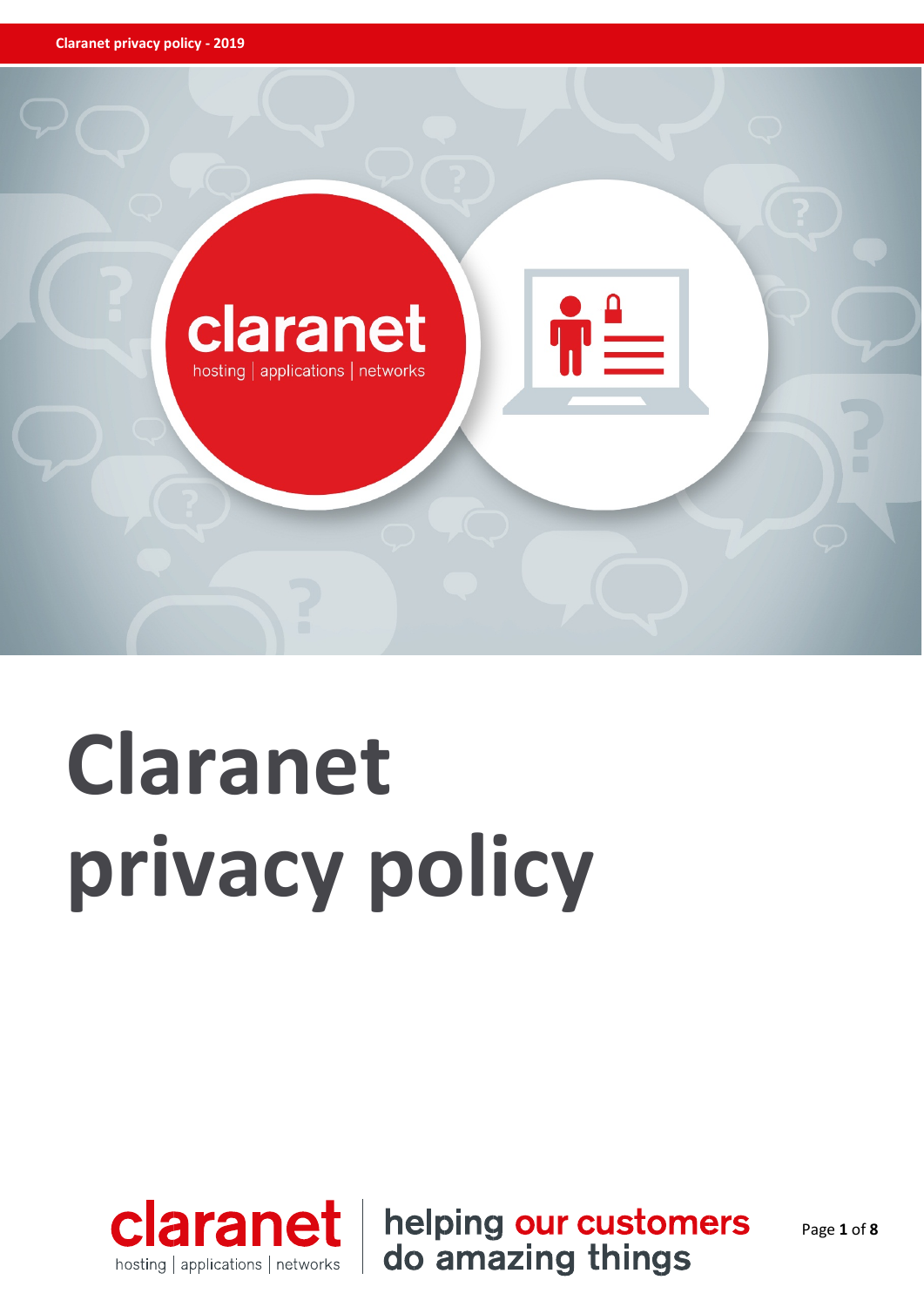# **Claranet privacy policy**

# **1. Who are we?**

Claranet Limited of 21 Southampton Row, London WC1B 5HA and its group of companies (**[www.claranet.com](http://www.claranet.com/)**) ("**we**", "**Claranet**") are committed to protecting and respecting your privacy. For the purpose of applicable data protection legislation, the data controller of your personal information is the Claranet group company(ies) you have contracted with and/or to whom you have granted consent.

# **2. What does this Privacy Policy do?**

- 2.1 Claranet has developed this privacy policy because we want you to feel confident about the privacy and security of your personal information. Claranet takes all reasonable care to prevent any unauthorised access to your personal information.
- 2.2 When we refer to "**personal information**" in this privacy policy, we mean information that relates to you in circumstances where we can identify you directly or indirectly. We may hold and use personal information about you in your capacity as a consumer, a business customer or as an individual when you visit our websites.
- 2.3 This privacy policy only applies to how Claranet deals with your personal information. It does not apply to your use of services, products or websites made available to you by third parties, even if you access them through Claranet. Please review the applicable privacy policies of such third parties to understand how they use your personal information.

# **3. What personal information do we collect from you and how do we use it?**

- 3.1 We may collect and process the following personal information about you:
	- (a) Personal information that you provide by filling in forms Claranet provided portals and on our website **[www.claranet.co.uk/](http://www.claranet.co.uk/)** ("**our site**") or Claranet Affiliate websites and portals where applicable. . This includes personal information provided at the time of subscribing to our services, posting material or requesting further services. We may also ask you for personal information when you report a problem with our site.
	- (b) We use this information to provide the services to you that you have requested and which we have agreed to provide to you.

Our lawful ground for processing your personal information for this purpose is that our processing is necessary to deliver our services to you, it is necessary for the performance of a contract.

(c) We also collect personal information about your use of our services (such as the amount of time you spend on-line), which we use to manage our network, and for billing purposes.

Our lawful ground for processing your personal information for these purposes is that our processing is in our legitimate business interests.

(e) We may ask you from time to time about what use you make of the services we provide, what other services you would like us to provide in the future, and other personal information, such as lifestyle data.

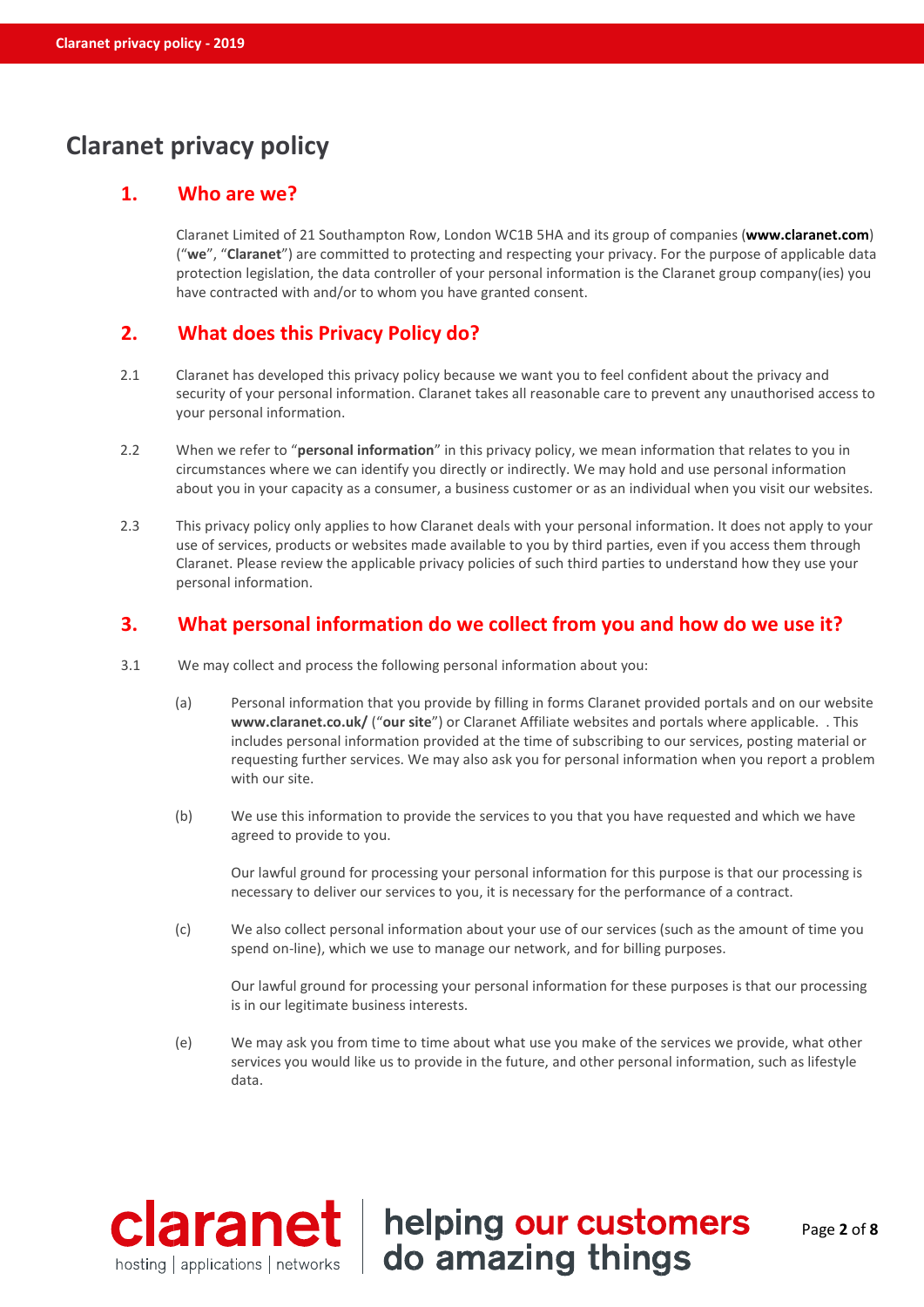Our lawful ground for processing your personal information for these purposes is that it is in our legitimate business interests to do so.

(g) We collect personal information about your use of our site and services to help us to make improvements to our sites and to the services we make available to our customers and users.

Our lawful ground for processing your personal information for these purposes is that it is in our legitimate business interests to do so.

(f) We may also monitor and record our communications with you, including e-mails and phone conversations which may then be used for training purposes, quality assurance, to record details about the products and services you order from us, and in order to meet our legal and regulatory obligations generally.

Our lawful ground for processing your personal information for training purposes and quality assurance purposes is that it is in our legitimate business interests to do so.

Our lawful ground for processing for the remaining purposes described in this section is that our processing is necessary to deliver our services.

(g) We receive information about you from other telecommunications operators where you are also our customer.

Our lawful ground for processing for the remaining purposes described in this section is that it is in our legitimate business interests to do so.

# **4. How else do we use your personal information?**

# **4.1 Marketing and Advertising**

- (a) We may need your personal data in order to send to you marketing materials which we think you may be interested in. In most instances our lawful ground for processing your personal data for marketing purposes is that it is in our legitimate business interest to do so.
- (b) Where appropriate, we strive to obtain your consent if we intend to use your personal information for certain other marketing purposes and in these instances our lawful ground for processing your personal data is that you have consented for us to do so.
- (c) (i) Where you have consented to us doing so, we may use personal information that you provide directly to us, and/or which we collect about your use of our site and services for marketing purposes, either alone or in combination with personal information that we receive about you from third party companies and organisations. Where we receive personal information about you from such third parties which we use for marketing purposes, this is on the basis that such third parties have obtained your consent to such disclosure to, and use by Claranet.

(ii) Where you have consented to us doing so, we may also share your personal information about your use of our site and services with our advertisers and to other companies which offer their goods or services on our websites.

# **4.2 Credit checking and account management**



Page **3** of **8**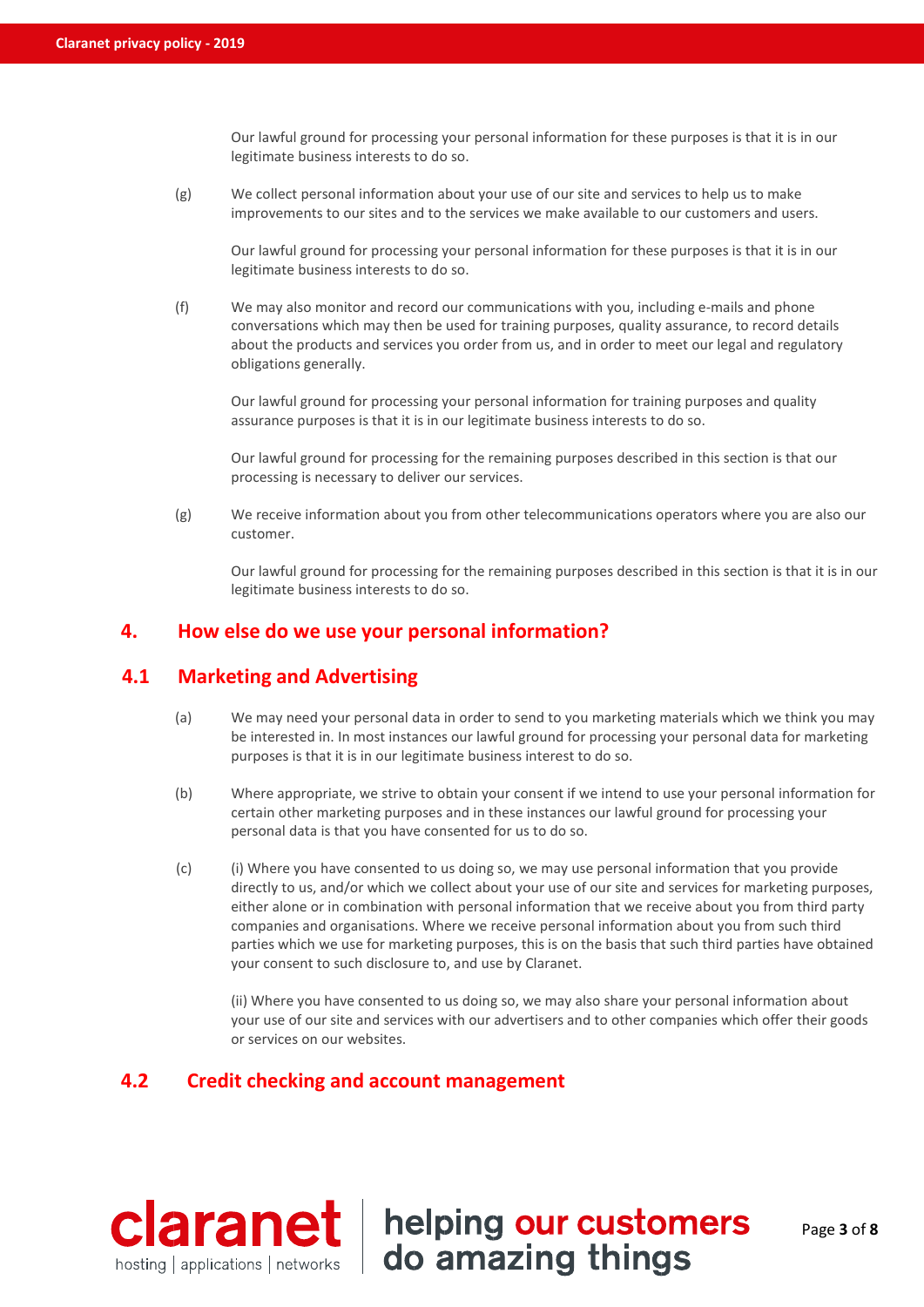(a) When you order goods and services from Claranet, we may make enquiries about you for credit reference purposes. These enquires include searching your records held by a Credit Reference Agency (CRA) and checking any details held on you by Fraud Prevention Agencies (FPA's). When CRA's receive a search from us they will place a footprint on your credit file that may be seen by other organisations. At all times where your personal information is disclosed to us we will protect it in accordance with this privacy policy. We do this to help protect you from identity theft and fraud, and also to prevent and detect crime and money laundering.

Our lawful ground for processing your personal information for these purposes is that it is in our legitimate business interests to do so.

(b) Personal information on applications will be sent to CRA's and will be recorded by them. We may also give them details of your accounts and billing information, including how you manage it/them to CRA's. We may tell them about payments you make to us, your account balances, and payment defaults. We may also give them historical information we hold about your payment history with us. If you do not pay your bills on time, CRA's will record this information and it may be supplied to other organisations by CRA's and FPA's to perform similar checks and to trace your whereabouts and recover debts that you owe to them as well as us.

Our lawful ground for processing your personal information for the purposes described in this section is that it is in our legitimate business interests to do so.

# **5. Do we share your personal information with anyone else?**

- 5.1 (a) We sometimes use other companies to help us to provide the services that we have agreed to supply to you. To enable them to do this, we may need to share your personal information with them. When we do so, these companies are required to act in accordance with the instructions we give them and they must meet the requirements of applicable data protection legislation when processing your personal information.
	- (b) Our lawful ground for processing your personal information for the purposes described in this section 5.1 (a) is because it is in our legitimate business interests to do so.
- 5.2 (a) We may provide your personal information, in response to lawful requests, for the purposes of the prevention and detection of crime, and the apprehension or prosecution of offenders. We may also provide information for the purpose of safeguarding national security. In either case we do so in accordance with applicable data protection legislation. We also provide your personal information to third parties when required to do so by law, for example under a court order, or in response to lawful demands, under powers contained in legislation.
	- (b) Our lawful ground for processing your personal information for the purposes described in section 5.2 (a) is because such processing is necessary for us to comply with legal obligations we are subject to

# **6. For how long does Claranet keep your personal information?**

Unless there is a specific legal requirement for us to keep your personal information, we will retain it for no longer than is necessary for the purposes for which the data was collected or for which it is to be further processed.

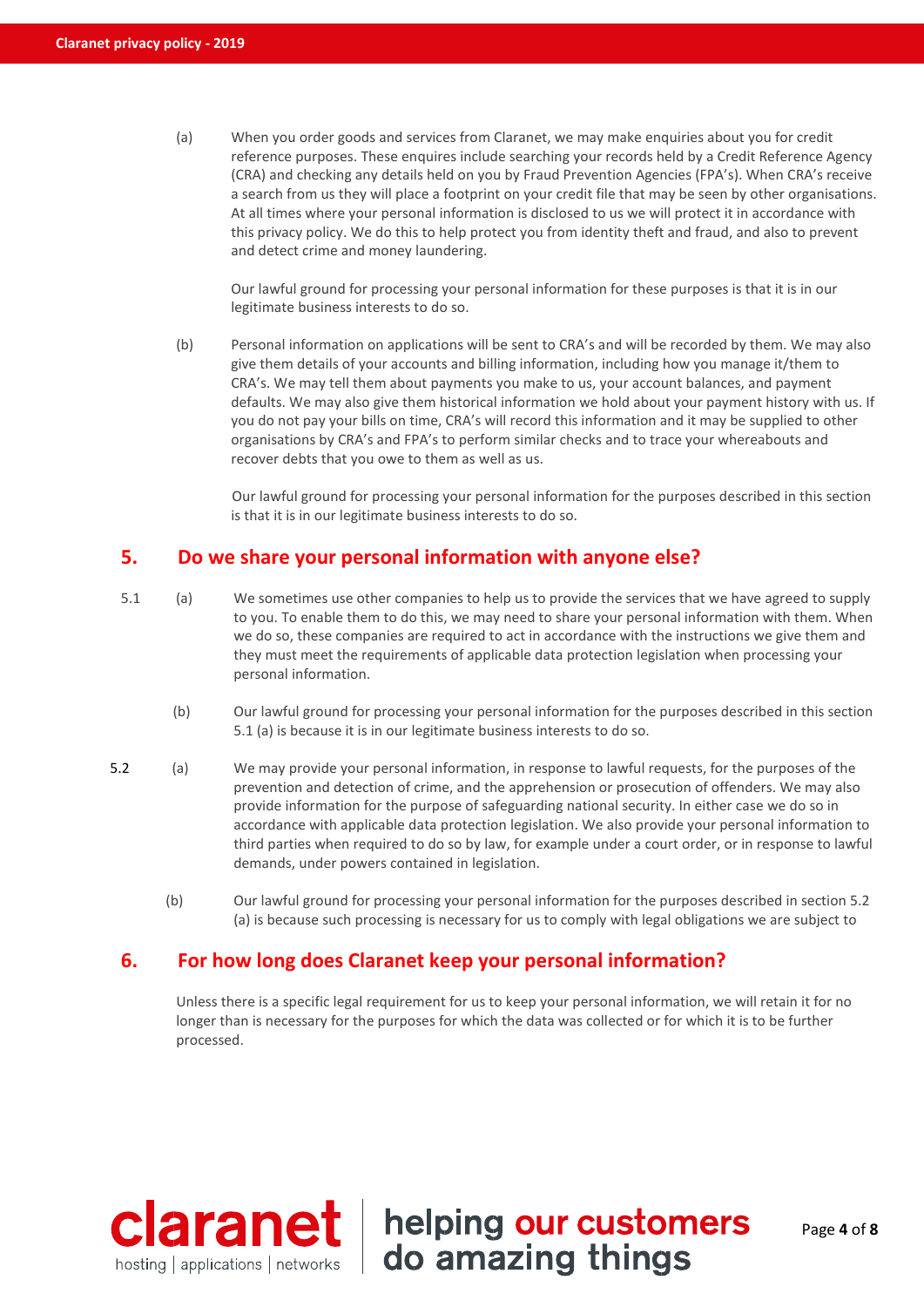# **7. How do we protect your data when it is transferred outside the EEA?**

Claranet complies with the rules in applicable data protection legislation governing the transfer of your personal information from countries in the European Economic Area (EEA) to countries outside the EEA. We do sometimes transfer your personal information to a country outside the EEA but before doing so we will take steps to ensure that your personal information is only transferred in accordance with applicable data protection legislation.

# **8. How do we protect your personal information?**

- 8.1 We are serious about guarding the security of your personal information. We take appropriate organisational and technical security measures to protect your personal information against unauthorised disclosure or processing.
- 8.2 Where we have given you (or where you have chosen) a password which enables you to access certain parts of our site, you are responsible for keeping this password confidential. We ask you not to share a password with anyone.
- 8.3 We use various security measures to protect the information we collect, as appropriate to the type of information, including encryption, firewalls, and access controls. Our company databases are accessible only by persons who have entered into and are bound by a confidentiality and nondisclosure agreement with Claranet.
- 8.4 Unfortunately, the transmission of information via the internet is not completely secure. Although we will do our best to protect your personal data, we cannot guarantee the security of your information transmitted to our site; any transmission is at your own risk. Once we have received your information, we will use strict procedures **and security features to try to prevent unauthorised access.**

### **9. How to access your personal information and your other rights?**

- 9.1 You have the following rights in relation to the personal information we hold about you:
	- (a) **Your right of access.** If you ask us, we'll confirm whether we're processing your personal information and, if so, provide you with a copy of that personal information (along with certain other details). If you require additional copies, we may need to charge a reasonable fee.
	- (b) **Your right to rectification**. If the personal information we hold about you is inaccurate or incomplete, you're entitled to have it rectified. If we've shared your personal information with others, we'll let them know about the rectification where possible. If you ask us, where possible and its lawful to do so, we'll also tell you who we've shared your personal information with so that you can contact them directly.
	- (c) **Your right to erasure.** You can ask us to delete or remove your personal information in some circumstances such as where we no longer need it or you withdraw your consent (where applicable). If we've shared your personal information with others, we'll let them know about the erasure where possible. If you ask us, where possible and it is lawful to do so, we'll also tell you who we've shared your personal information with so that you can contact them directly.
	- (d) **Your right to restrict processing.** You can ask us to 'block' or suppress the processing of your personal information in certain circumstances such as where you contest the accuracy of that personal information or object to us processing it. It won't stop us from storing your personal information though. We'll tell you before we lift any restriction. If we've shared your personal information with others, we'll let them know

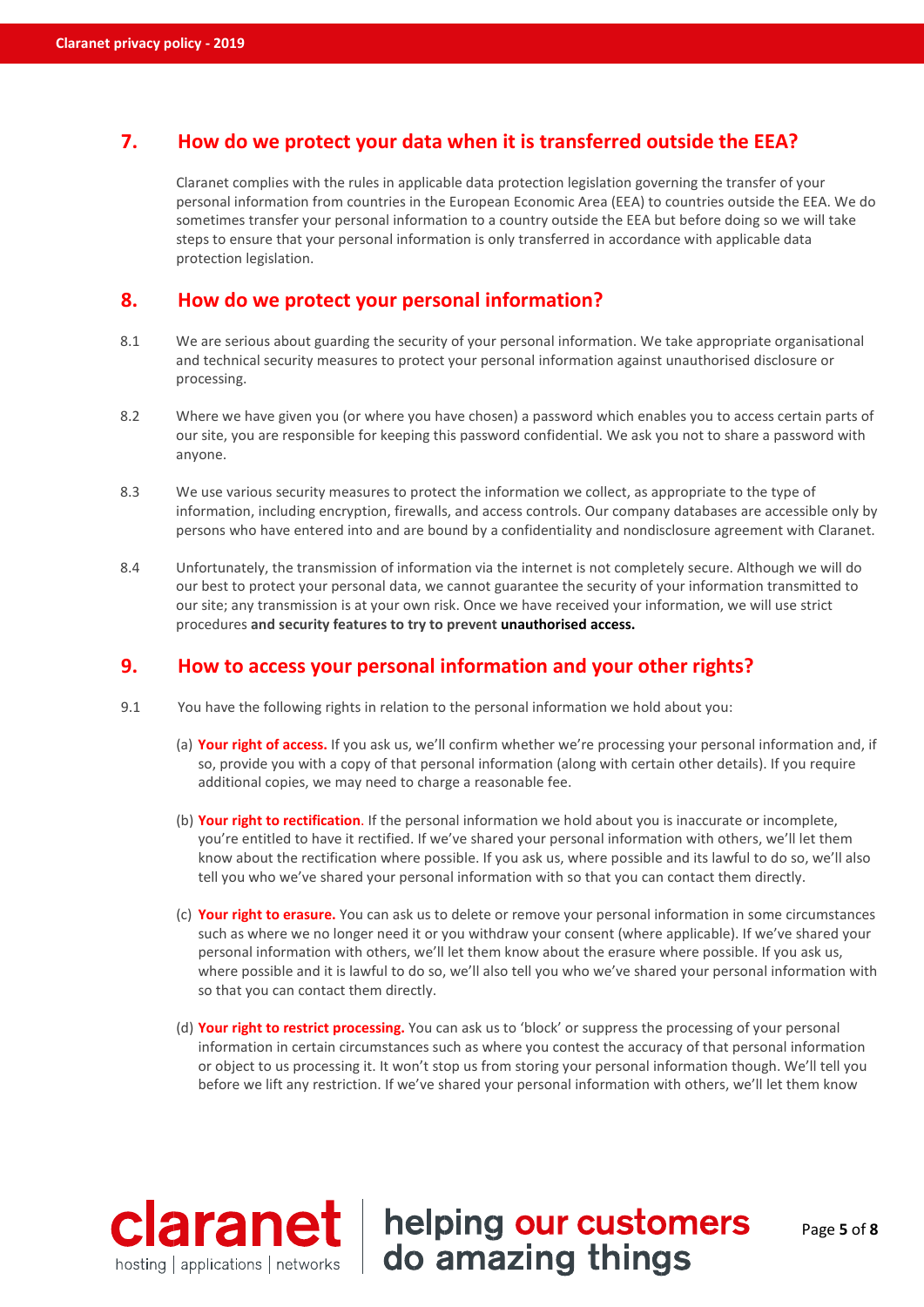about the restriction where possible. If you ask us, where possible and it is lawful to do so, we'll also tell you who we've shared your personal information with so that you can contact them directly.

- (e) **Your right to data portability.** With effect from 25 May 2018, you have the right, in certain circumstances, to obtain personal information you've provided us with (in a structured, commonly used and machine readable format) and to reuse it elsewhere or ask us to transfer this to a third party of your choice.
- (f) **Your right to object.** You can ask us to stop processing your personal information, and we will do so, if we're:
	- relying on our own or someone else's legitimate interests to process your personal information except if we can demonstrate compelling legal grounds for the processing;
	- processing your personal information for direct marketing; or
	- processing your personal information for research unless such processing is necessary for the performance of a task carried out in the public interest.
- (g) **Your rights in relation to automated decision-making and profiling.** You have the right not to be subject to a decision when it's based on automatic processing, including profiling, and it produces a legal effect or similarly significantly affects you unless such profiling is necessary for entering into, or the performance of, a contract between you and us.
- (h) **Your right to withdraw consent.** If we rely on your consent as our legal basis for processing your personal information, you have the right to withdraw that consent at any time.
- (i) **Your right to lodge a complaint with the supervisory authority.** If you have a concern about any aspect of our privacy practices, including the way we've handled your personal information, you can report it to the UK Information Commissioner's Office (ICO). You can find details about how to do this on the ICO website at **<https://ico.org.uk/concerns/>** or by calling their helpline on 0303 123 1113.

# **10. Changes to Our Privacy Policy**

Any changes we may make to our privacy policy in the future will be posted on this page and, where appropriate, notified to you by e-mail.

# **11. When do we use Cookies?**

- 11.1 We may collect information about your computer, including where available your IP address, operating system and browser type, for SYSTEM administration and to report aggregate information to our advertisers. This is statistical data about our users' browsing actions and patterns, and does not identify any individual.
- 11.2 Cookies cannot be executed as code or used to deliver a virus. Cookies help us to improve our site and to deliver a better and more personalised service. They enable us:
	- (a) To estimate our audience size and usage pattern.
	- (b) To store information about your preferences, and so allow us to customise our site according to your individual interests.
	- (c) To speed up your searches.

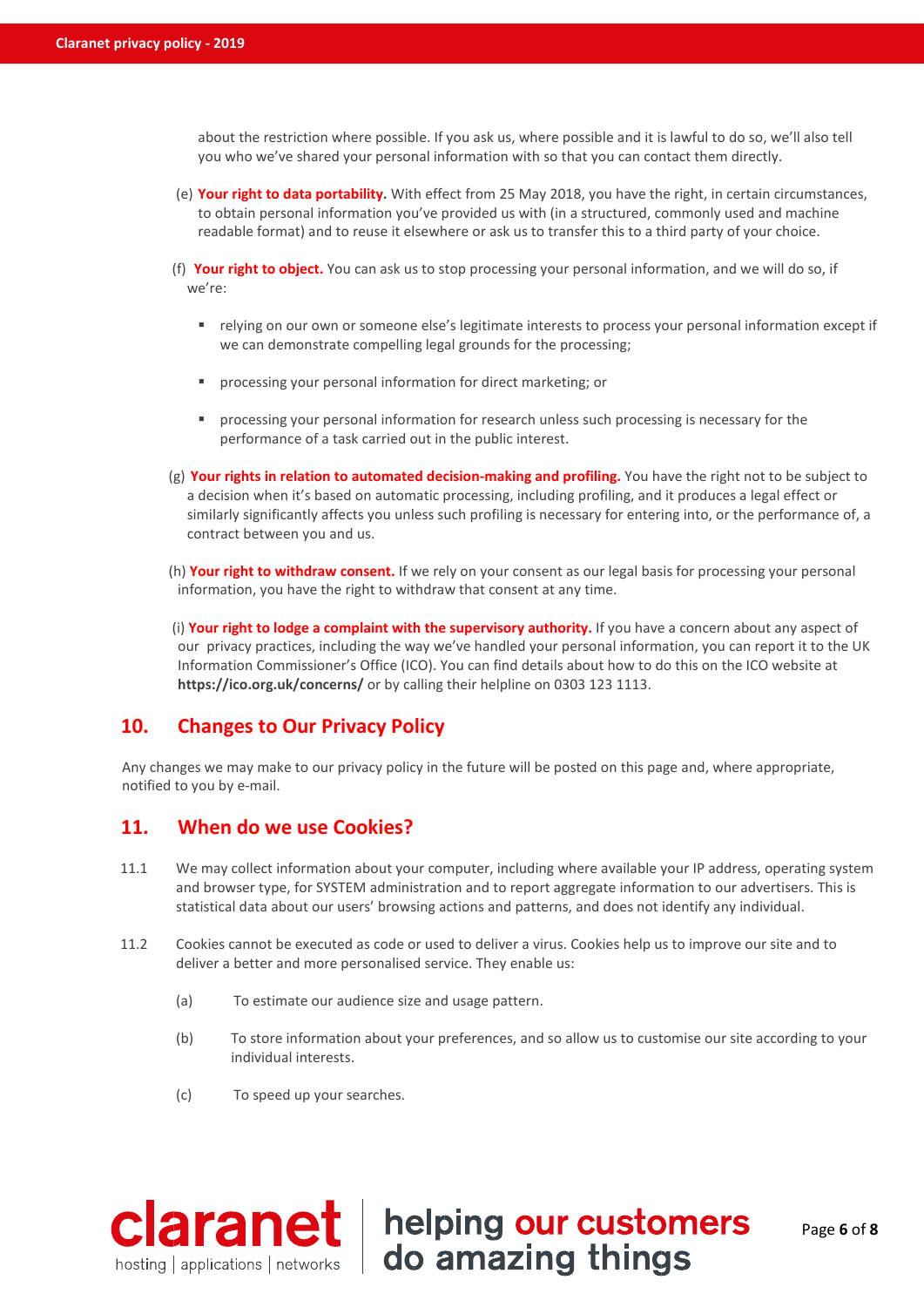(d) To recognise you when you return to our site.

# **12. What type of Cookies do we use?**

- 12.1 Two types of cookies may be used on this website, session cookies, which are temporary cookies that remain in the cookie file of your browser until you leave the site, and persistent cookies, which remain in the cookie file of your browser for much longer (though how long will depend on the lifetime of the specific cookie).
- 12.2 We may use a third party to serve advertisements on our site. Cookies may be associated with these advertisements to enable the advertiser to track the number of anonymous users responding to the campaign. We do not have access to or control of cookies placed by third parties.
- 12.3 Third party internet sites that you can link to from Claranet's websites are not covered by our privacy policy, so we urge you to be careful when you enter any personal information online. Claranet accepts no responsibility or liability for these sites.
- 12.4 Other companies which advertise or offer their products or services on our website may also allocate cookies to your PC. The types of cookies they use and how they use the information generated by them will be governed by their own privacy policies and not ours.
- 12.5 You may refuse to accept cookies by activating the setting on your browser which allows you to refuse the setting of cookies. However, if you select this setting you may be unable to access certain parts of our site. Unless you have adjusted your browser setting so that it will refuse cookies, our system will issue cookies when you log on to our site.

# **13. Google Analytics**

### **Google Analytics and Google Tag Manager – data protection declaration**

We use Google Analytics, a web analysis service provided by Google Inc. ("Google"), pursuant to Article 6 (1) f) GDPR, for the purposes of tailoring our website to meet your needs and ongoing optimisation. In this context, anonymous user profiles are created, and cookies are used. The information collected about your use of our website, such as

- browser type/version,
- operating system
- referrer URL (the previously visited page),
- host name of the accessing computer (anonymous IP address),
- time of the server request

is transferred to a Google server in the USA and stored there. Google will use this information to evaluate your use of the website to compile reports on website activity for us as website operators and to provide other services associated with the use of the website and the Internet.